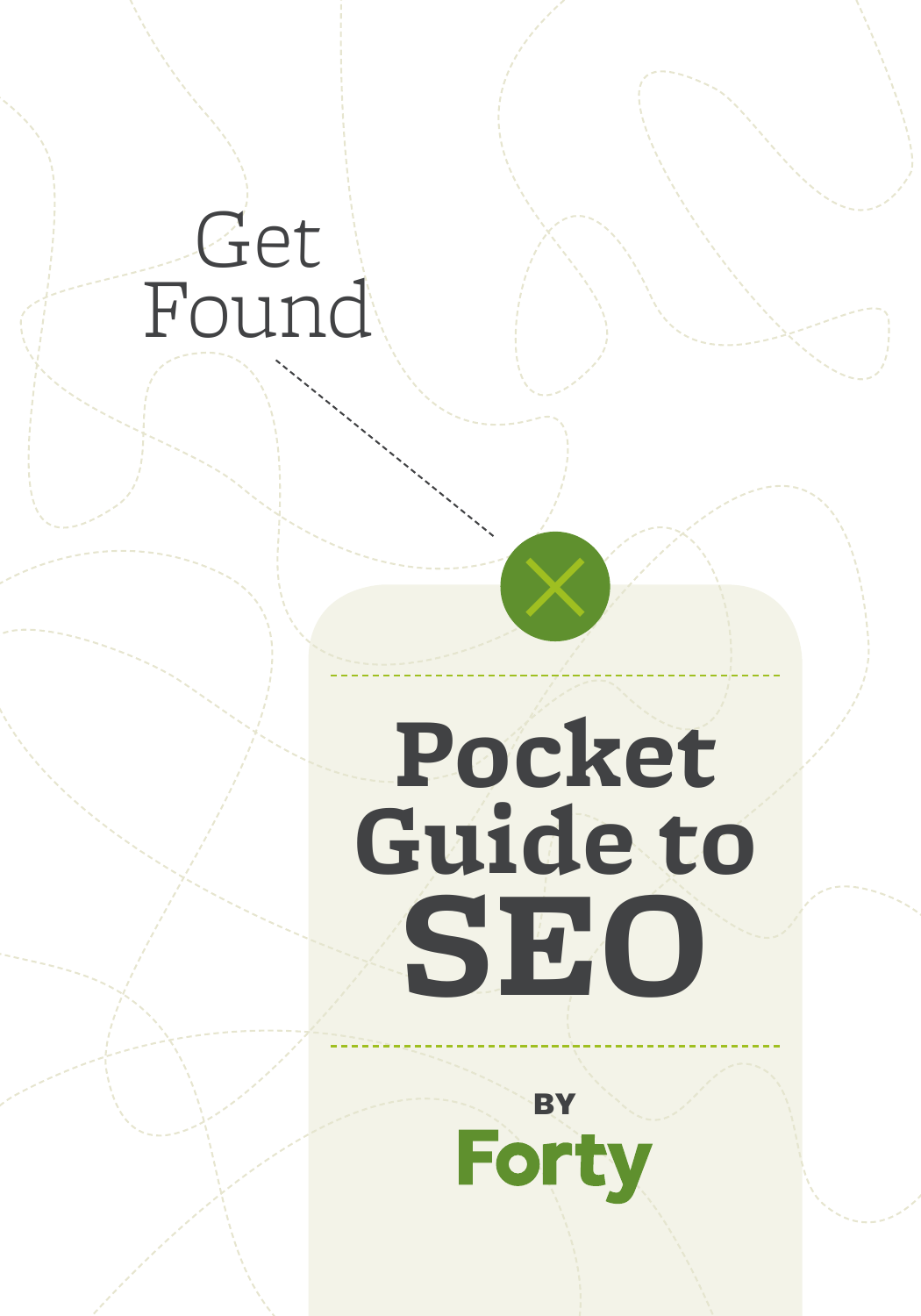### Quick reference for SEO terms and phrases:

**HITS** are counted every time a visitor loads a page on your site. A visitor can make several hits in a single visit.

**KEYWORD DENSITY** refers to the number of times a keyword or phrase appears in relation to the total word count.

**Keyword Stuffing** is when keywords or phrases have been arbitrarily stuck in content, in meta tags, and anywhere else in an effort to rank higher for certain terms.

**PAGERANK** is Google's rating of the importance of a web page on a scale from 0 to 10, with a higher value indicating a more popular page. It's based on the quantity and quality of inbound links to a site.

**SEARCH RANKING** is informal phrase meaning where you land when users search for specific keywords you're targeting on your site

**SITEMAP** is an XML outline of your site indexed by Google to help it find all the pages of content available.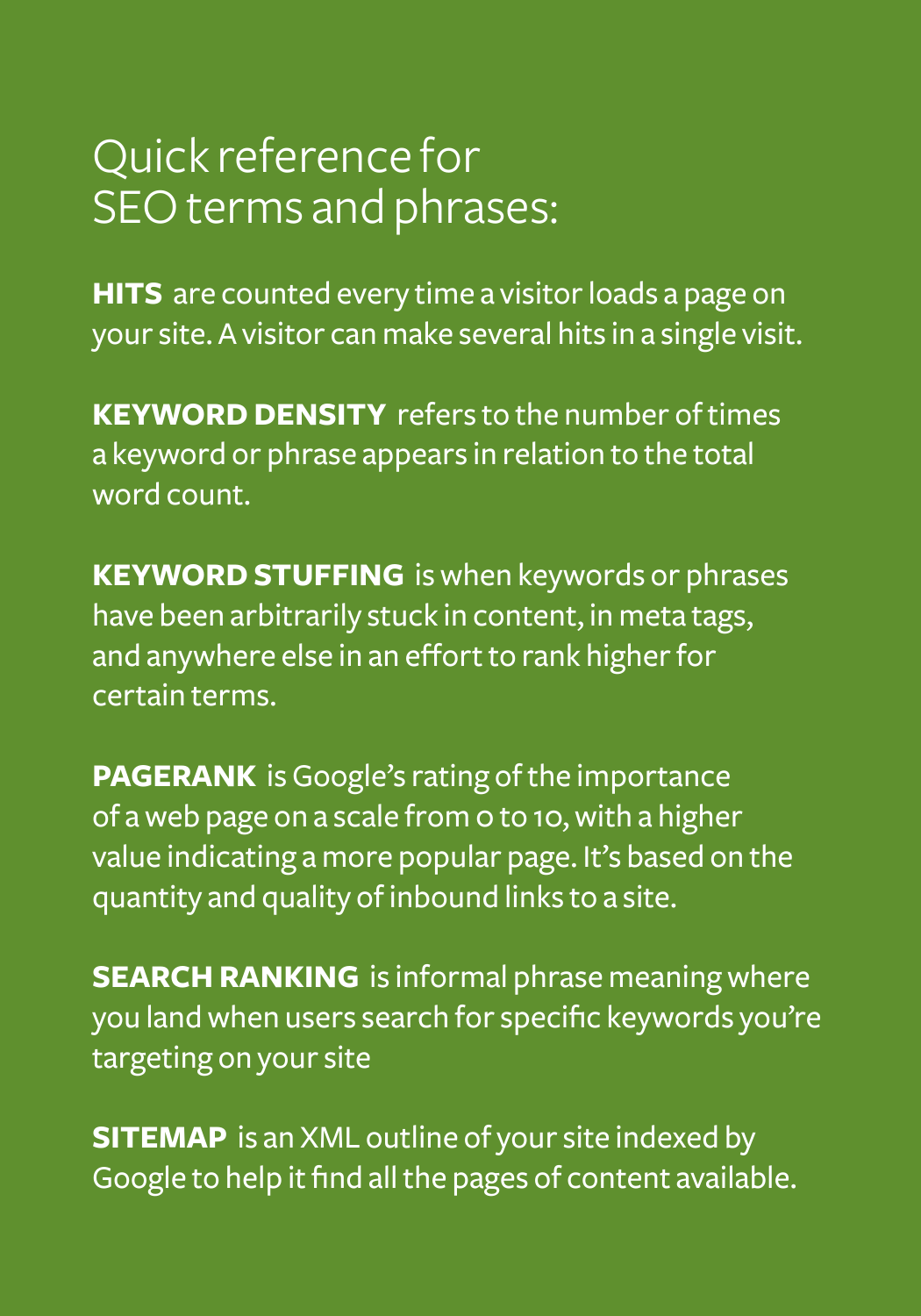### SEO comes in three flavors. Some better than others:

| <b>Search</b>                                                                                                                               | <b>Search</b>                                                                                             | Search                                                                                                                                                                |
|---------------------------------------------------------------------------------------------------------------------------------------------|-----------------------------------------------------------------------------------------------------------|-----------------------------------------------------------------------------------------------------------------------------------------------------------------------|
| engine                                                                                                                                      | engine                                                                                                    | engine                                                                                                                                                                |
| optimization                                                                                                                                | exaggeration                                                                                              | deception                                                                                                                                                             |
| Ensuring that<br>your code<br>and content is<br>appropriately<br>organized<br>and easy for<br>search engines<br>to interpret<br>accurately. | Reinforcing<br>your desired<br>keywords<br>through<br>frequent<br>repetition,<br>hidden<br>keywords, etc. | Creating<br>content, pages,<br>etc., that aren't<br>intended<br>for human<br>consumption,<br>but are instead<br>designed only<br>to pull in search<br>engine traffic. |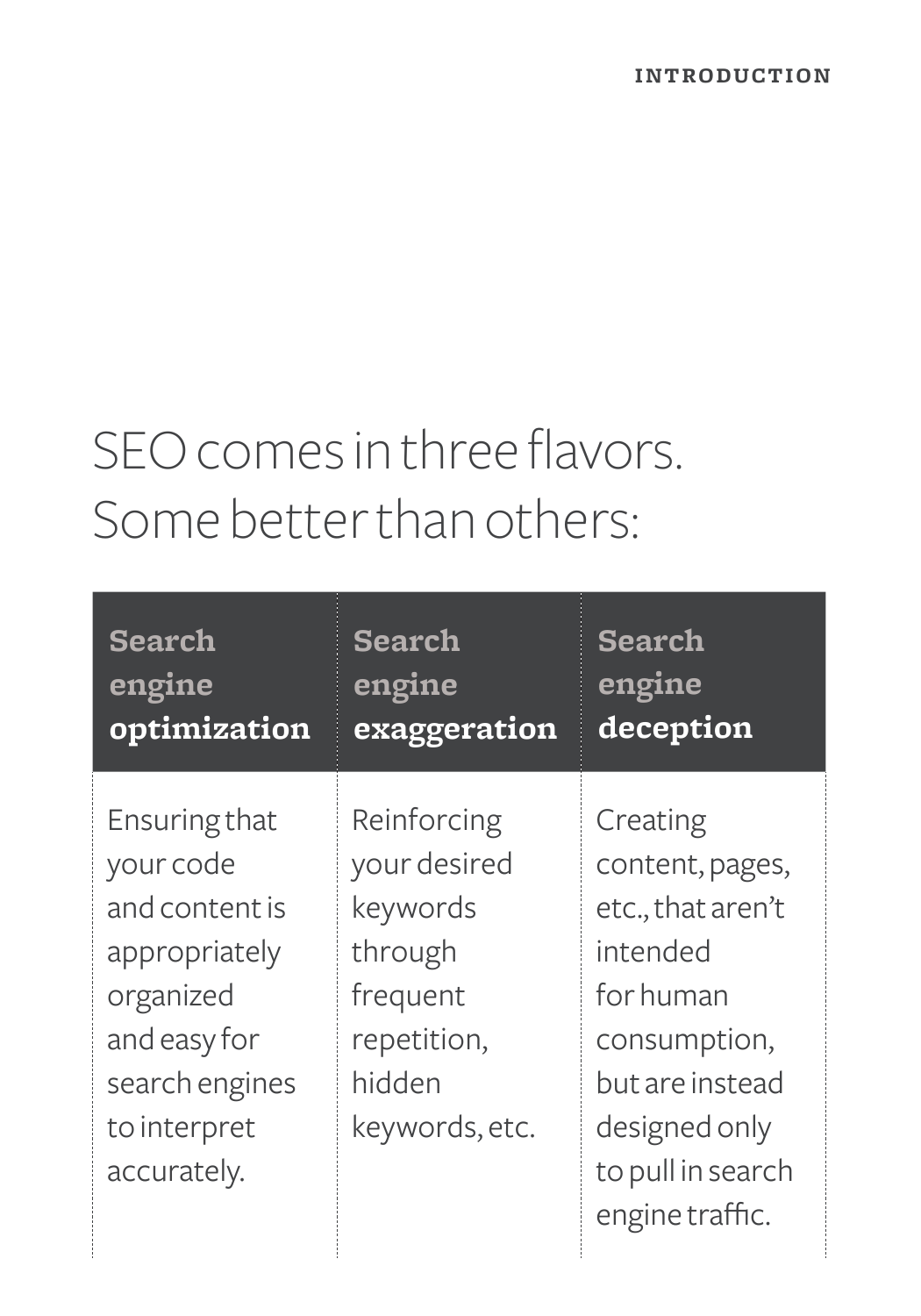### **The Gritty Stuff**

SEO means that you've accurately portrayed your website's content through clean code\*, wellwritten content\*, and wellorganized web sites\*.

All of these practices will not only help your readers better understand your site, they'll also help search engines index and interpret your site well, which in turn leads to better rankings.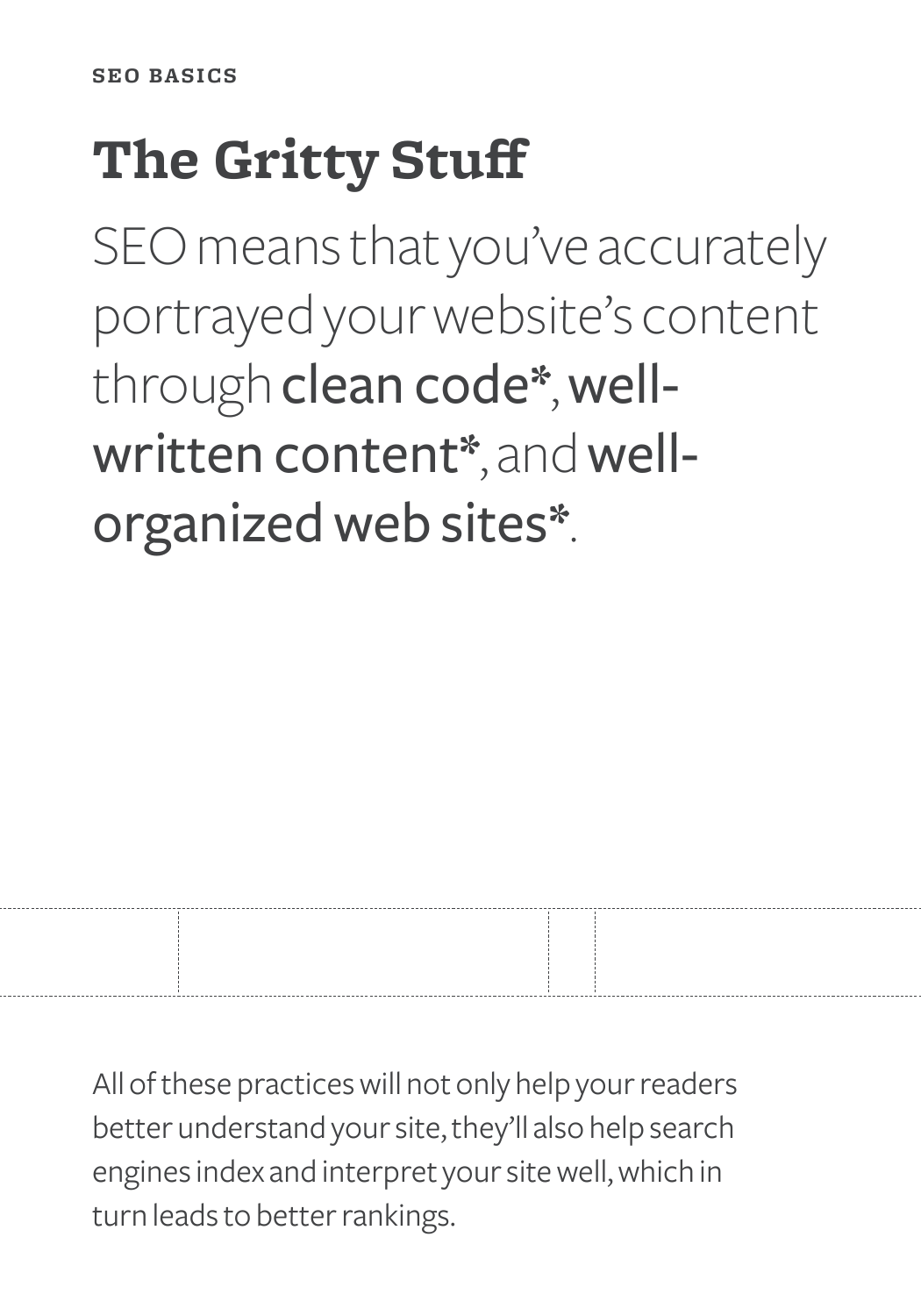**\* Clean Code** By using clean code, you can remove potential barriers to correct search engine interpretation of a page's content. XHTML/CSS-based development allows you to significantly reduce the size and complexity of page code, and the use of semantic/ structural code allows the search engines to accurately understand the relationships between pieces of content on a page.

**\* Good Writing** Well-written content is meant for people, not search engines. Because the engines are attempting to determine what is useful to readers, the best way to make them happy in the long run is to create content that actually is useful to readers. Place important information toward the top (always a good practice for a skim-happy audience), use descriptive headings to help readers break page content into easyto-understand chunks, and choose words wisely to ensure that readers will understand you.

**\* Good Structure** A well-structured site is divided into clear content areas, with adequate linking between areas to ensure that users can find their way. Use site maps to help users get a bird's eye view of the site, and make sure that your URLs are friendly and descriptive. (An extension of this principle of organization and "findability" is to ensure that other relevant sites link to yours.)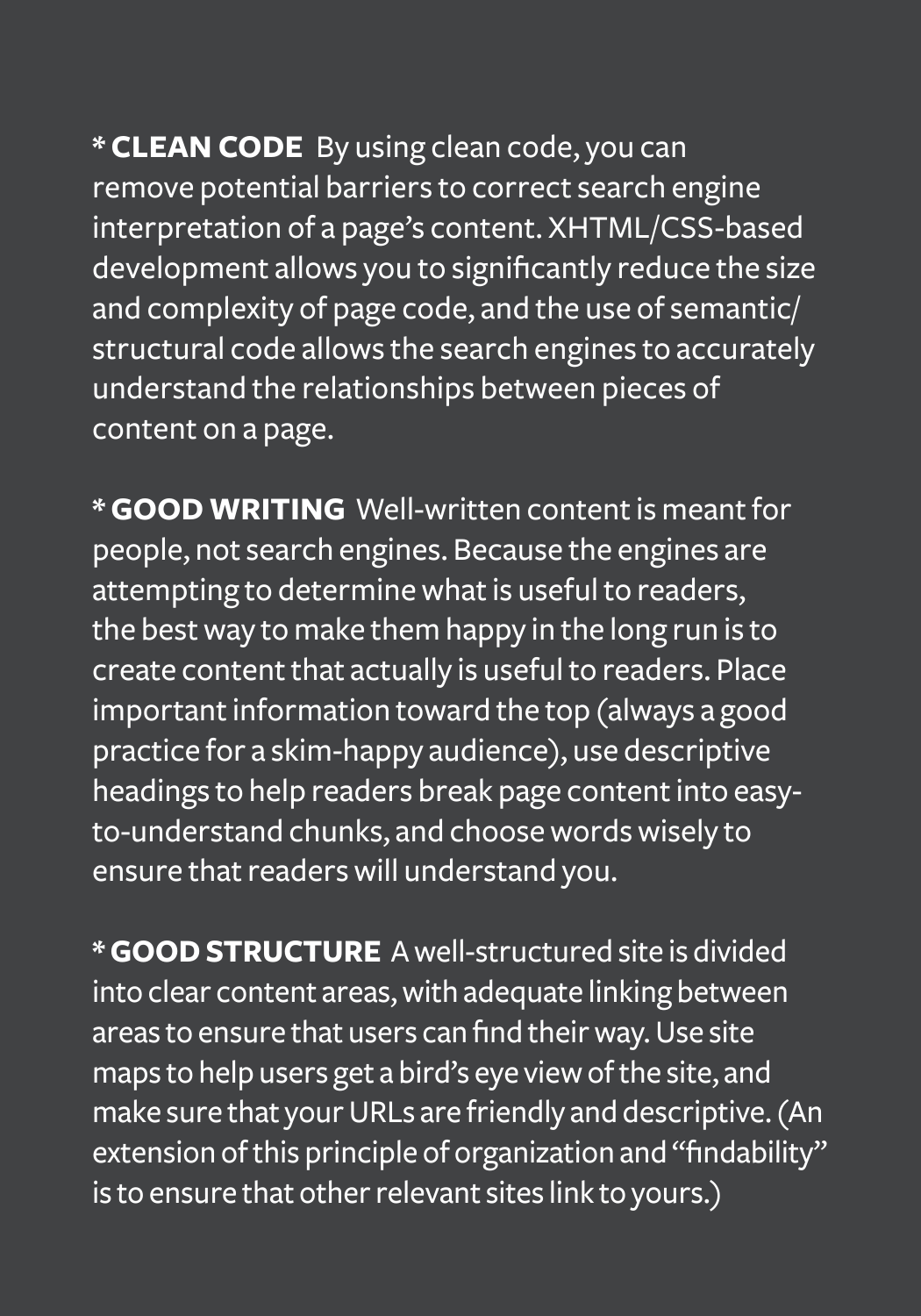### **Focus On The Users, Not The Search Engines**

User-centered (as opposed to engine-centered) SEO will never go out of style. Google has an army of scientists analyzing ways to determine the quality of web site content, and the most effective long-term method for looking relevant to their algorithms is simply to *be relevant*.

# Focus on: Relevance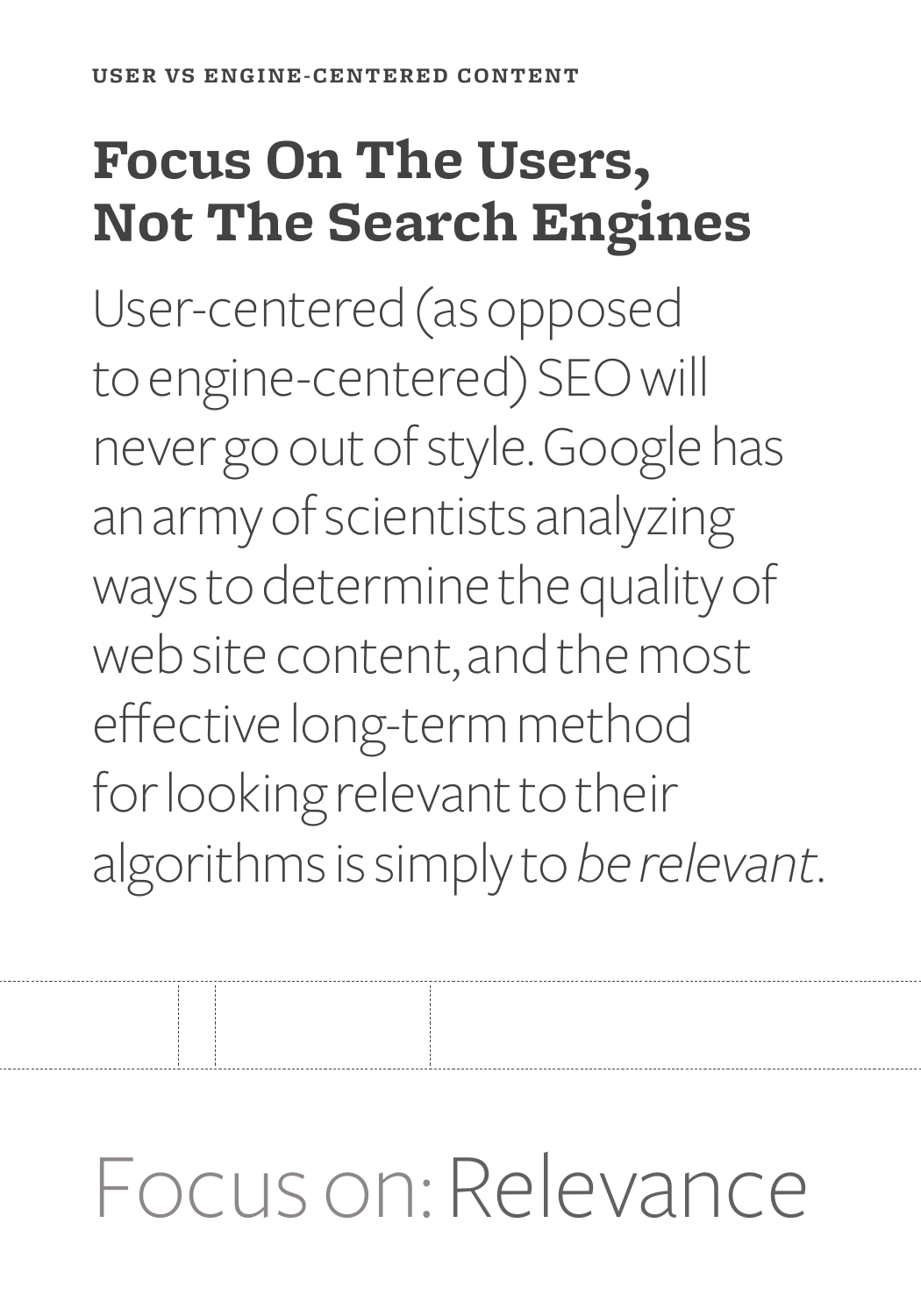#### **Search Engine Exaggeration**

This is where things start to get a bit shady. Once you realize how search engines work, there's a great temptation to give them what they want by pumping up the keywords in your text, adding hidden keywords on your pages, etc.

The problem with this approach is that search engines know people do this, and they're continually working on ways to identify and eliminate it. Remember "meta tags"? Site owners used to pump these full of keywords in order to get more search traffic, until the search engines caught on and dramatically reduced their importance in the ranking process.

If you build your site around the idea that you can throw on some cologne instead of taking a shower, you can only get so far before every realizes you're just posing.

How often have you searched for something, and then clicked through on the top results only to find a junk page crammed with keywords but little useful content? Did you stick around? Did you buy anything?

It's an issue of quality vs. quantity. You might be able to increase your hits, but you'll receive a lower percentage of conversions because your pages don't match the expectations held by users clicking through from search engines.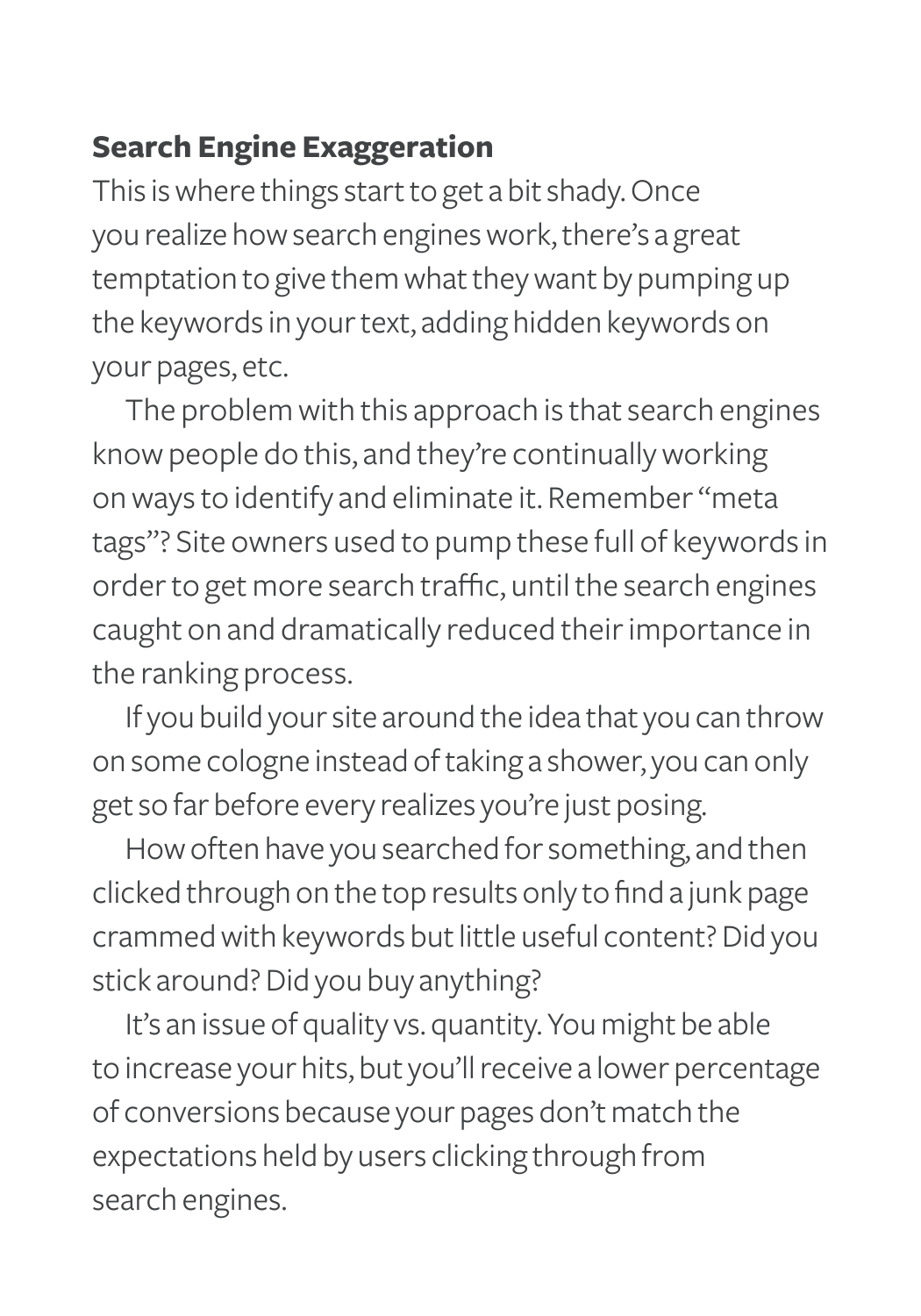#### **Search Engine Deception**

It's easy to be lured into the trap of flat-out lying to search engines. This is the realm of link farms, content generators, gateway pages, blog comment spam, and other practices that ignore users' needs (i.e., relevant, well-organized content) and instead focus on doing whatever it takes to get people in the door.

The most significant problem with these techniques is that search engines are becoming increasingly adept in their attempts to detect them, and violating the terms set out by the engines can (and often does) result in sites being severely penalized in their rankings, or in the worst cases, becoming blacklisted (a search engine's way of removing your site from search results entirely).

Because search engines are constantly updating their ranking criteria, what works today may bite you in the butt tomorrow. Be very wary of practices that exploit current search engine weakness, particularly if your business depends on your website, because you never know when they're going to find out and come after you.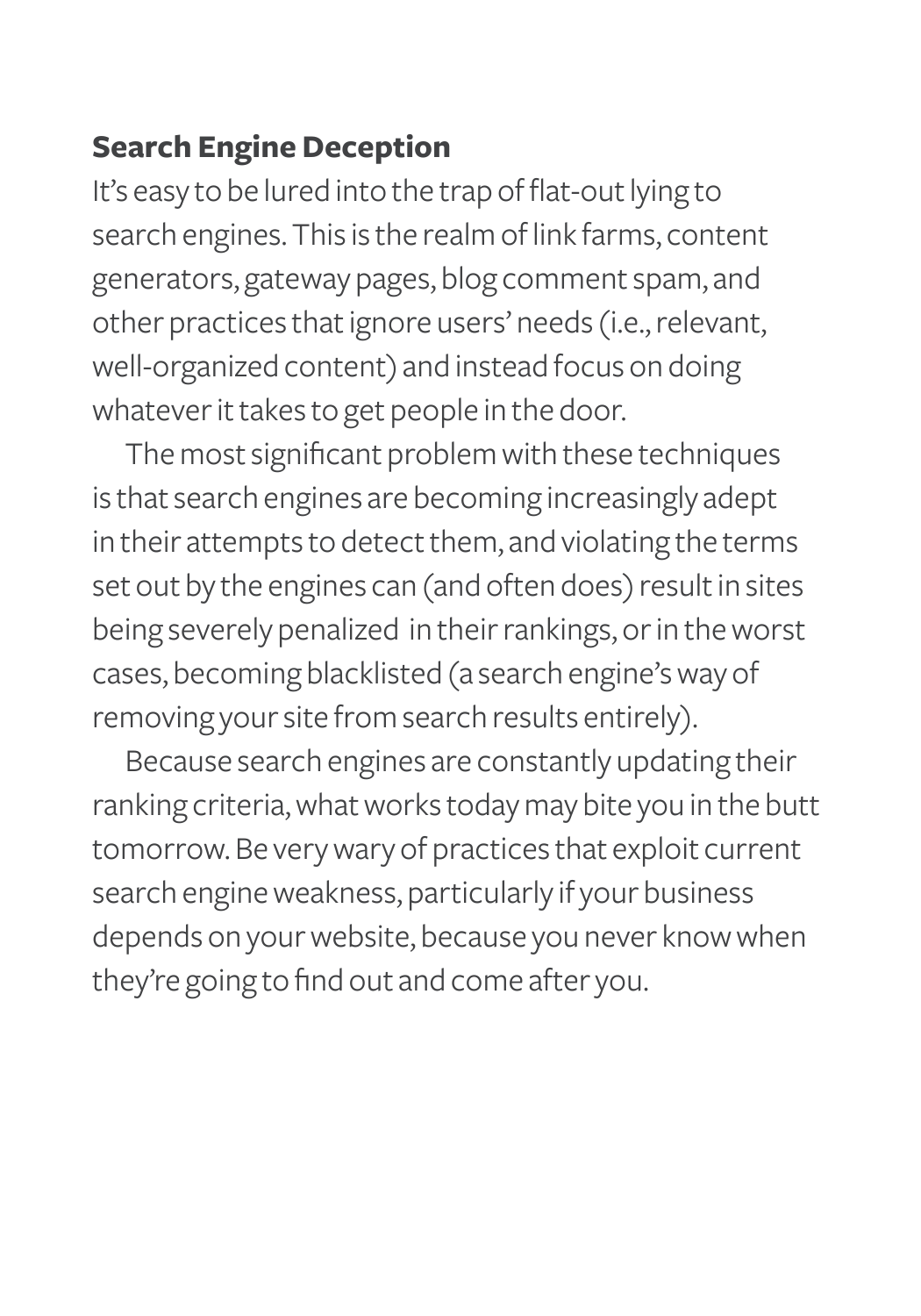#### **Beyond Optimization**

The time, effort, and money spent on search engine optimization (particularly of the exaggerating or deceptive kind) can often be put to better use by working on improving the quality, content, and structure of the website itself.

It's not difficult to rank quite highly for your desired keywords, and to do so with very little traditional optimization. The big secret is to simply provide your users with what they're looking for in an understandable manner. Be straight forward, label things clearly, etc. This form of SEO is not only the most effective kind, it's also the easiest and least expensive.



Focus on keywords and phrases your customers actually use (i.e., avoid industry terms). No one will be able to find you if you're using flowery terms the average searcher isn't familiar with.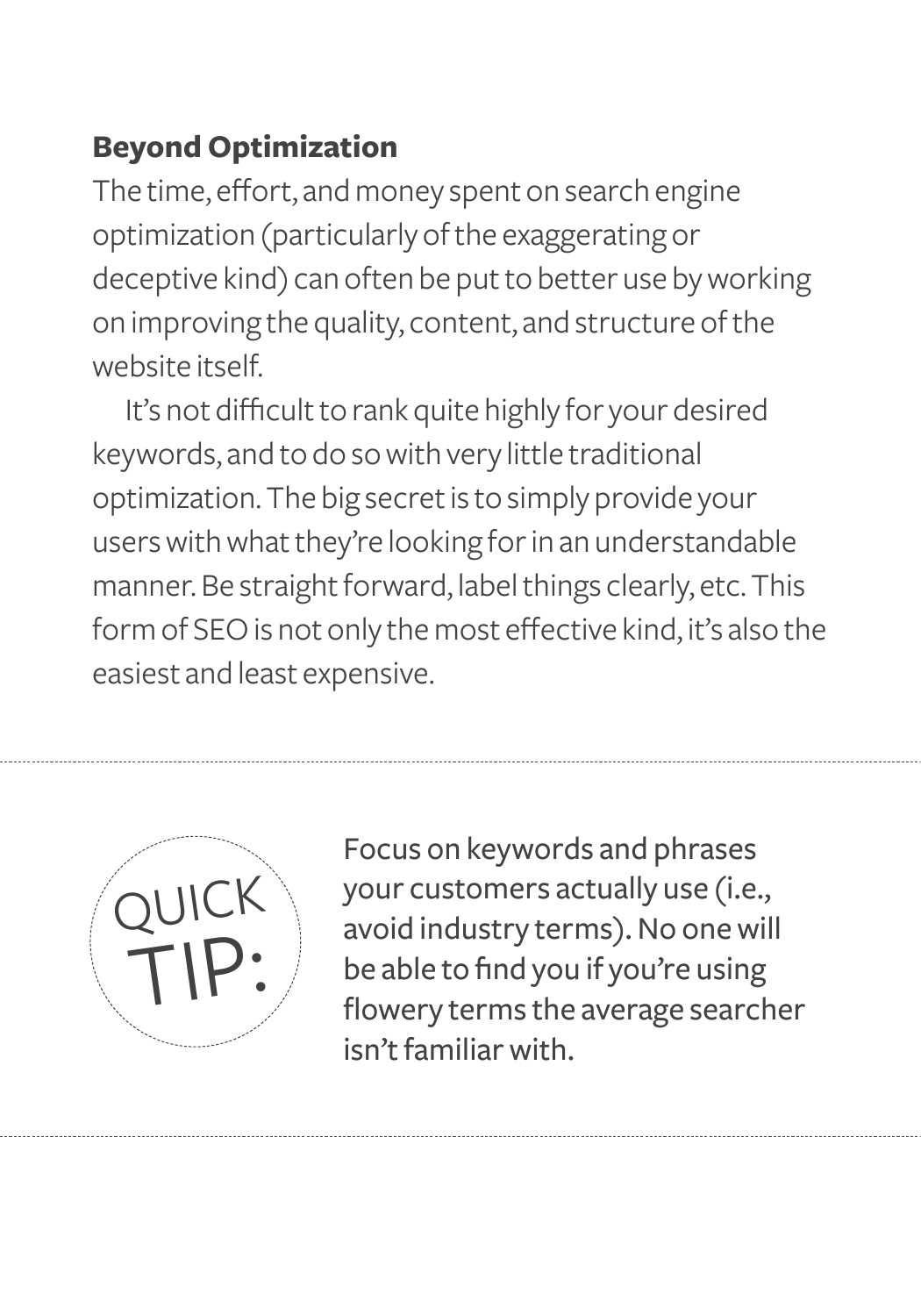## **Putting Seo To Work**

The added benefit of a content-centered approach is that your readers can tell the difference. The clean, well-written content, attractive designs, and intuitive interfaces help you stand out to users clicking through from search result pages. They stick around, read about you, and often contact you because you actually have what they're looking for.

Your mileage may vary, of course. There are a lot of people making good money using deceptive SEO practices, and there will always be people looking to exploit search engine weaknesses.

It takes a lot of time and effort to "stay ahead of the law" with deceptive SEO, however, long-term approaches to SEO requires much less ongoing maintenance (and associated cost)—and frankly, it's much more fun!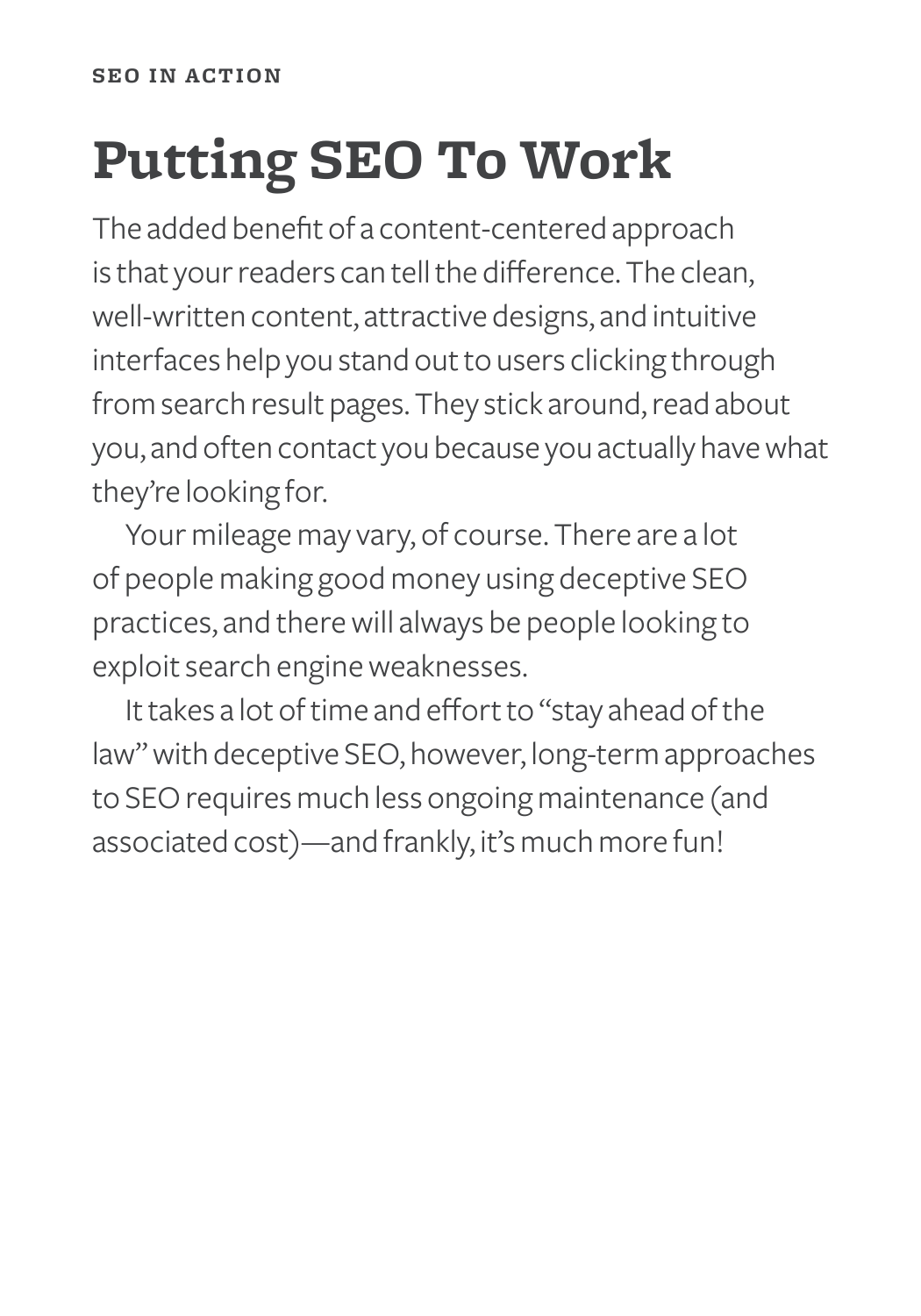### Top SEO Resources

**Search engine optimization starter guide:** http://forty.cc/n

**Google Adwords Keyword Tool:** http://forty.cc/o

**SEO Book:** http://forty.cc/p

**Authority Labs:** http://forty.cc/q

**Website Grader:** http://forty.cc/r

**Google Search-Based Keyword Tool:** http://forty.cc/s

**Microsoft AdCenter Labs:** http://forty.cc/t

**KEYWORD SPY:** See what your competitors are targeting and compare rankings http://forty.cc/u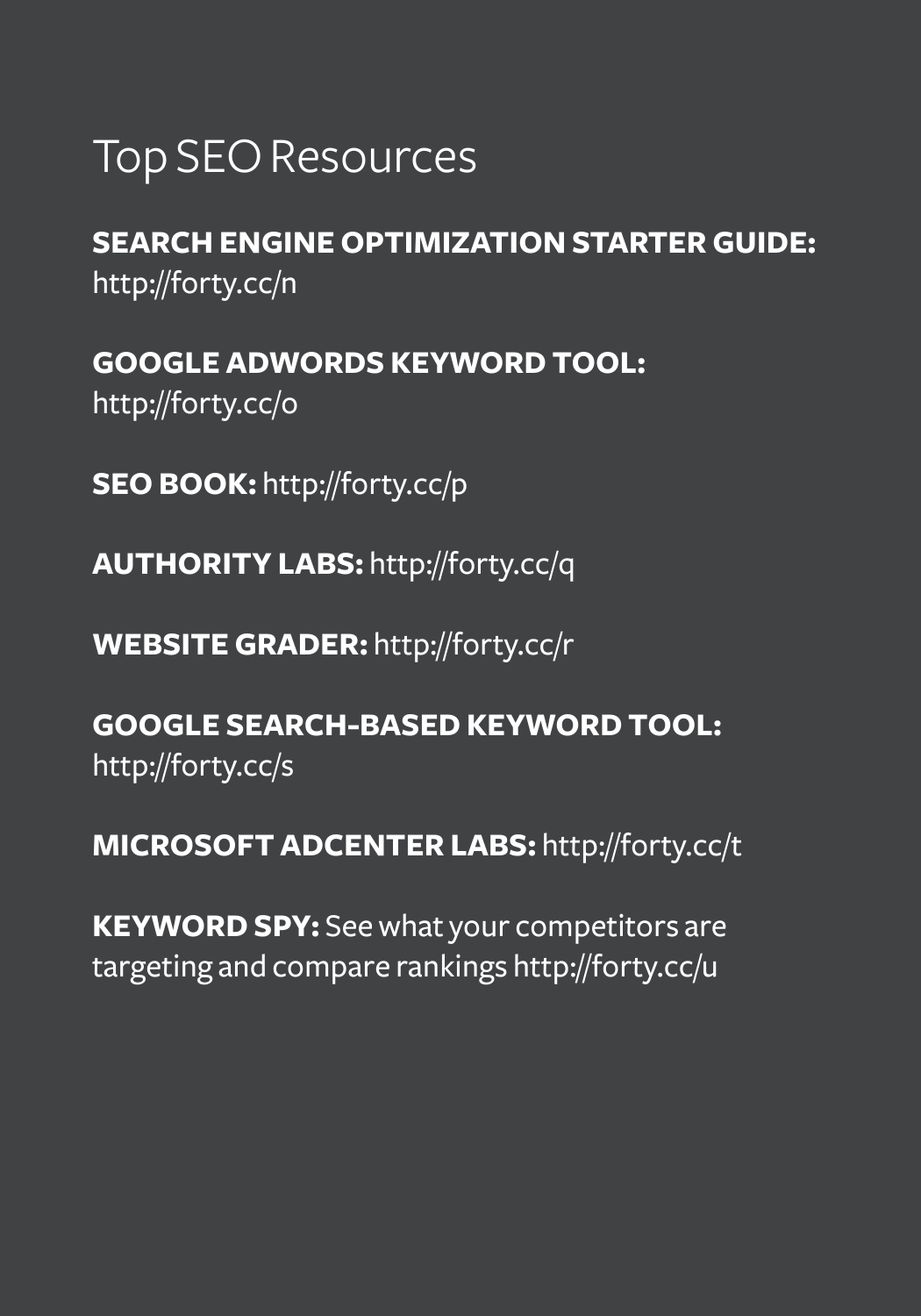### **For Best Results, Keep It Up!**

Ongoing SEO is relatively simple and can be done by anyone. Here is a list of tips to assure your site stays on top of search results and relevant to your visitors:



**Add content often** — this can be in the form of blog posts, news updates, even just adding new pages to existing sections. Search engines like fresh content!



**Check your keyword density of newly added content** — the rule of thumb for keyword density is 5-20%, depending on your topic. Most well-written content will already abide by this rule, but double check using http://tools.seobook. com/general/keyword-density/.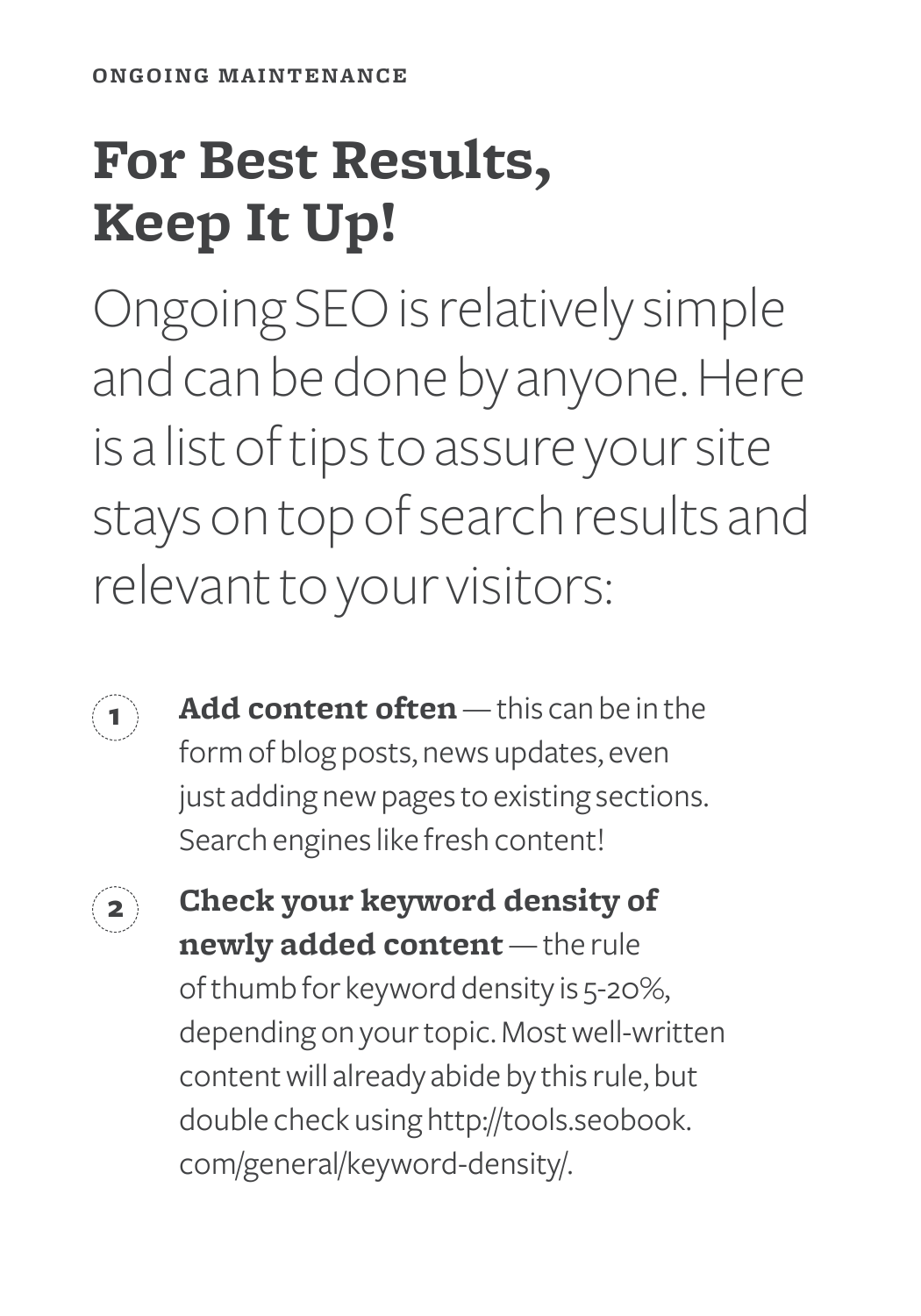

**Title your new content using keywords and keyphrases** — just make sure to adequately describe the content that's being added to your site regularly and you should be all set.



**Ask for links to your page wherever you can** — Have a friend that's mentioned you in a blog post? Make sure they've linked to your site. Easy as that!

**5**

**Linking to other pages on your own site?** Make sure you use keywords and phrases as your anchor text. Instead of "click here," make sure it describes what the link is pointing at.



**Adding images to your new content?** Make sure you have alt tags with your keywords and phrases in them.



**Make sure you mention singular and plurals of your keywords and phrases where appropriate.**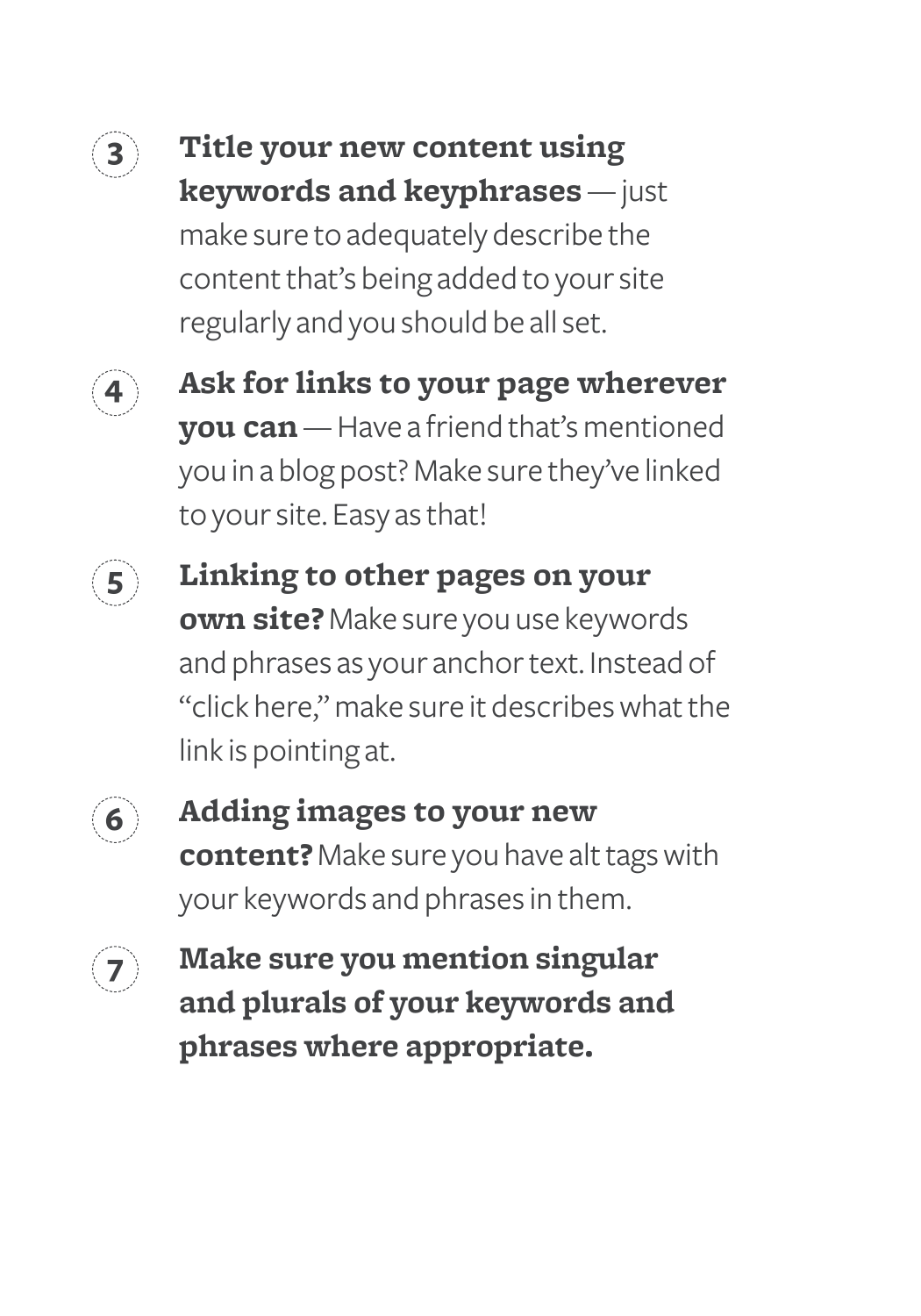### **Need Help?**

As always, if you ever need someone else to make sure your SEO is up to par, feel free to get in touch with us at info@fortyagency.com.

#### **Download a PDF of this booklet**

www.fortyagency.com/seo-booklet